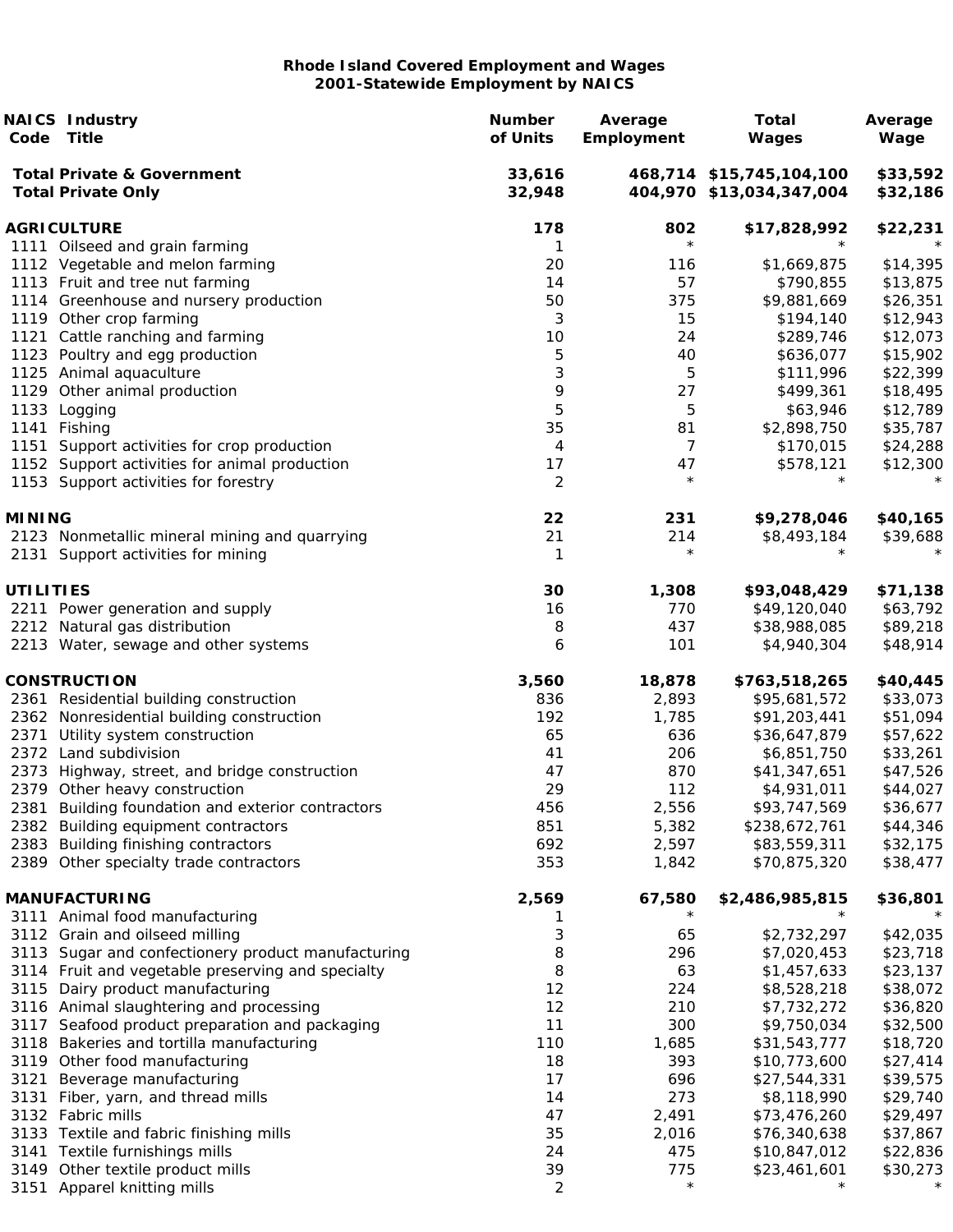| Code | <b>NAICS Industry</b><br>Title                                                          | <b>Number</b><br>of Units    | Average<br>Employment | <b>Total</b><br>Wages   | Average<br>Wage      |
|------|-----------------------------------------------------------------------------------------|------------------------------|-----------------------|-------------------------|----------------------|
|      |                                                                                         |                              |                       |                         |                      |
|      | 3152 Cut and sew apparel manufacturing                                                  | 17                           | 132                   | \$2,794,395             | \$21,170             |
|      | 3159 Accessories and other apparel manufacturing                                        | 7<br>1                       | 96<br>$\star$         | \$1,828,295<br>$^\star$ | \$19,045<br>$^\star$ |
|      | 3161 Leather and hide tanning and finishing<br>3169 Other leather product manufacturing | 13                           | 397                   | \$7,979,027             | \$20,098             |
| 3211 |                                                                                         |                              | 103                   | \$3,594,175             | \$34,895             |
|      | Sawmills and wood preservation<br>3212 Plywood and engineered wood product mfg.         | 6<br>$\overline{\mathbf{c}}$ | $^\star$              | $^\star$                |                      |
|      | 3219 Other wood product manufacturing                                                   | 45                           | 712                   | \$21,511,528            | \$30,213             |
|      | 3222 Converted paper product manufacturing                                              | 50                           | 1,779                 | \$60,898,605            | \$34,232             |
| 3231 | Printing and related support activities                                                 | 203                          | 2,976                 | \$107,859,370           | \$36,243             |
|      | 3241 Petroleum and coal products manufacturing                                          | 3                            | 52                    | \$2,908,251             | \$55,928             |
| 3251 | Basic chemical manufacturing                                                            | 8                            | 359                   | \$19,691,501            | \$54,851             |
|      | 3252 Resin, rubber, and artificial fibers mfg.                                          | 14                           | 439                   | \$17,897,729            | \$40,769             |
|      | 3253 Agricultural chemical manufacturing                                                | $\overline{2}$               | $\star$               | $^\star$                |                      |
|      | 3254 Pharmaceutical and medicine manufacturing                                          | 13                           | 525                   | \$28,658,312            | \$54,587             |
|      | 3255 Paint, coating, and adhesive manufacturing                                         | 11                           | 128                   | \$4,269,415             | \$33,355             |
|      | 3256 Soap, cleaning compound, and toiletry mfg.                                         | 14                           | 769                   | \$26,387,880            | \$34,315             |
|      | 3259 Other chemical product and preparation mfg.                                        | 19                           | 1,283                 | \$64,177,593            | \$50,022             |
| 3261 | Plastics product manufacturing                                                          | 77                           | 3,609                 | \$138,257,850           | \$38,309             |
|      | 3262 Rubber product manufacturing                                                       | 8                            | 48                    | \$1,659,911             | \$34,581             |
| 3271 | Clay product and refractory manufacturing                                               | 11                           | 44                    | \$669,074               | \$15,206             |
|      | 3272 Glass and glass product manufacturing                                              | 21                           | 505                   | \$20,554,218            | \$40,701             |
|      | 3273 Cement and concrete product manufacturing                                          | 25                           | 307                   | \$11,030,117            | \$35,929             |
|      | 3274 Lime and gypsum product manufacturing                                              | 1                            | $\star$               | $^\star$                |                      |
|      | 3279 Other nonmetallic mineral products                                                 | 7                            | 80                    | \$3,509,683             | \$43,871             |
|      | 3312 Steel product mfg. from purchased steel                                            | 3                            | 57                    | \$6,036,235             | \$105,899            |
|      | 3313 Alumina and aluminum production                                                    | $\overline{2}$               | $\star$               | $^\star$                |                      |
|      | 3314 Other nonferrous metal production                                                  | 33                           | 1,668                 | \$73,029,973            | \$43,783             |
|      | 3315 Foundries                                                                          | 52                           | 596                   | \$17,457,358            | \$29,291             |
| 3321 | Forging and stamping                                                                    | 27                           | 793                   | \$30,043,558            | \$37,886             |
|      | 3322 Cutlery and handtool manufacturing                                                 | 17                           | 706                   | \$32,689,880            | \$46,303             |
|      | 3323 Architectural and structural metals mfg.                                           | 44                           | 671                   | \$25,504,839            | \$38,010             |
|      | 3324 Boiler, tank, and shipping container mfg.                                          | 15                           | 1,362                 | \$41,999,300            | \$30,836             |
|      | 3325 Hardware manufacturing                                                             | 5                            | 146                   | \$4,559,373             | \$31,229             |
|      | 3326 Spring and wire product manufacturing                                              | 19                           | 1,364                 | \$54,175,346            | \$39,718             |
|      | 3327 Machine shops and threaded product mfg.                                            | 107                          | 1,655                 | \$57,759,396            | \$34,900             |
|      | 3328 Coating, engraving, and heat treating metals                                       | 117                          | 2,194                 | \$61,763,913            | \$28,151             |
|      | 3329 Other fabricated metal product manufacturing                                       | 40                           | 712                   | \$24,953,901            | \$35,048             |
|      | 3331 Agriculture., construction, and mining machinery mfg.                              | $\overline{2}$               | $\star$               |                         |                      |
|      | 3332 Industrial machinery manufacturing                                                 | 54                           | 661                   | \$31,000,992            | \$46,900             |
|      | 3333 Commercial and service industry machinery                                          | 14                           | 143                   | \$5,644,486             | \$39,472             |
|      | 3334 HVAC and commercial refrigeration equipment                                        | 8                            | 515                   | \$20,899,325            | \$40,581             |
|      | 3335 Metalworking machinery manufacturing                                               | 114                          | 1,360                 | \$50,700,328            | \$37,280             |
|      | 3336 Turbine and power transmission equipment mfg.                                      | 4                            | 43                    | \$1,259,185             | \$29,283             |
|      | 3339 Other general purpose machinery manufacturing                                      | 28                           | 427                   | \$17,351,842            | \$40,637             |
| 3341 | Computer and peripheral equipment mfg.                                                  | 5                            | 411                   | \$17,179,252            | \$41,799             |
|      | 3342 Communications equipment manufacturing                                             | 14                           | 219                   | \$10,810,143            | \$49,361             |
|      | 3343 Audio and video equipment manufacturing                                            | $\overline{c}$               | $\star$               |                         |                      |
|      | 3344 Semiconductor and electronic component mfg.                                        | 27                           | 1,794                 | \$76,852,875            | \$42,839             |
|      | 3345 Electronic instrument manufacturing                                                | 54                           | 3,509                 | \$181,096,849           | \$51,609             |
|      | 3346 Magnetic media manufacturing and reproducing                                       | $\overline{c}$               | $^\star$              | $^\star$                | $^\star$             |
| 3351 | Electric lighting equipment manufacturing                                               | 12                           | 506                   | \$14,902,139            | \$29,451             |
|      | 3353 Electrical equipment manufacturing                                                 | 13                           | 1,286                 | \$47,395,366            | \$36,855             |
|      | 3359 Other electrical equipment and component mfg.                                      | 27                           | 1,580                 | \$61,986,957            | \$39,232             |
|      | 3362 Motor vehicle body and trailer manufacturing                                       | 5                            | 67                    | \$2,561,978             | \$38,238             |
|      | 3363 Motor vehicle parts manufacturing                                                  | 10                           | 127                   | \$5,500,418             | \$43,310             |
|      | 3364 Aerospace product and parts manufacturing                                          | 2                            | $\star$               | $^\star$                |                      |
|      | 3366 Ship and boat building                                                             | 43                           | 3,242                 | \$126,993,142           | \$39,171             |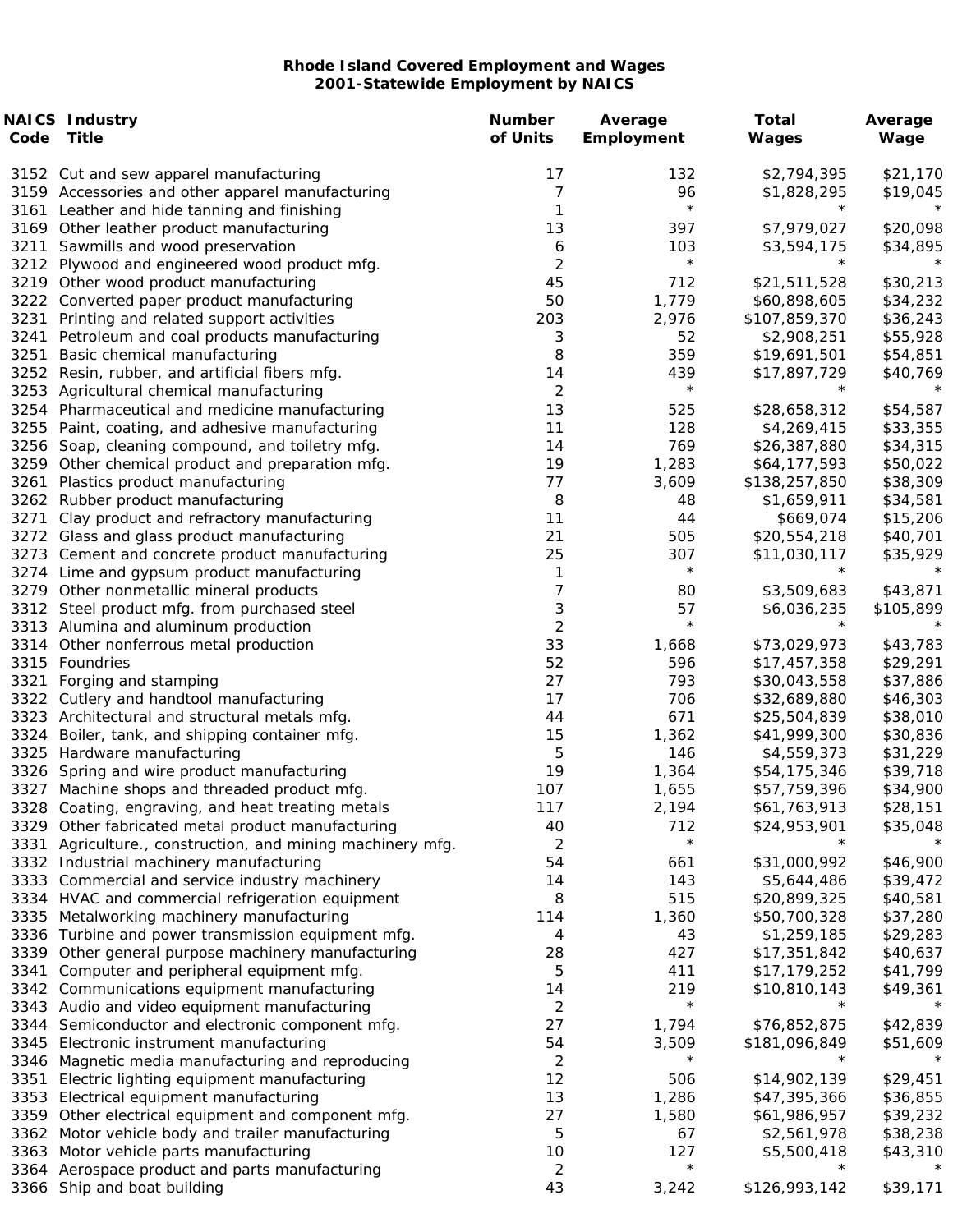|      | <b>NAICS Industry</b><br>Code Title                      | <b>Number</b><br>of Units | Average<br>Employment | <b>Total</b><br>Wages | Average<br>Wage |
|------|----------------------------------------------------------|---------------------------|-----------------------|-----------------------|-----------------|
|      | 3371 Household and institutional furniture mfg.          | 45                        | 332                   | \$9,143,783           | \$27,542        |
|      | 3372 Office furniture and fixtures manufacturing         | 38                        | 1,176                 | \$36,713,687          | \$31,219        |
|      | 3379 Other furniture related product manufacturing       | 3                         | 370                   | \$10,773,435          | \$29,117        |
|      | 3391 Medical equipment and supplies manufacturing        | 71                        | 1,417                 | \$65,102,095          | \$45,944        |
|      | 3399 Other miscellaneous manufacturing                   | 561                       | 11,780                | \$403,095,267         | \$34,219        |
|      | <b>WHOLESALE TRADE</b>                                   | 2,740                     | 16,335                | \$769,179,925         | \$47,088        |
|      | 4231 Motor vehicle and parts merchant wholesalers        | 112                       | 814                   | \$34,701,947          | \$42,631        |
|      | 4232 Furniture and furnishing merchant wholesalers       | 32                        | 369                   | \$17,127,173          | \$46,415        |
|      | 4233 Lumber and construction supply merchant wholesalers | 75                        | 719                   | \$31,628,914          | \$43,990        |
|      | 4234 Commercial equip. merchant wholesalers              | 257                       | 1,735                 | \$80,886,047          | \$46,620        |
|      | 4235 Metal and mineral merchant wholesalers              | 28                        | 268                   | \$11,826,345          | \$44,128        |
|      | 4236 Electric goods merchant wholesalers                 | 135                       | 1,216                 | \$67,013,494          | \$55,110        |
|      | 4237 Hardware and plumbing merchant wholesalers          | 79                        | 527                   | \$21,723,155          | \$41,220        |
|      | 4238 Machinery and supply merchant wholesalers           | 245                       | 1,483                 | \$66,569,121          | \$44,888        |
|      | 4239 Misc. durable goods merchant wholesalers            | 207                       | 1,966                 | \$82,711,962          | \$42,071        |
| 4241 | Paper and paper product merchant wholesalers             | 58                        | 459                   | \$17,000,536          | \$37,038        |
|      | 4242 Druggists' goods merchant wholesalers               | 86                        | 586                   | \$43,638,284          | \$74,468        |
|      | 4243 Apparel and piece goods merchant wholesalers        | 47                        | 161                   | \$5,210,579           | \$32,364        |
|      | 4244 Grocery and related product wholesalers             | 172                       | 1,609                 | \$61,784,611          | \$38,399        |
|      | 4245 Farm product raw material merchant wholesalers      | $\overline{c}$            | $\star$               | $^\star$              |                 |
|      | 4246 Chemical merchant wholesalers                       | 84                        | 699                   | \$33,784,448          | \$48,333        |
|      | 4247 Petroleum merchant wholesalers                      | 29                        | 284                   | \$12,092,936          | \$42,581        |
|      | 4248 Alcoholic beverage merchant wholesalers             | 26                        | 429                   | \$22,452,557          | \$52,337        |
|      | 4249 Misc. nondurable goods merchant wholesalers         | 113                       | 900                   | \$31,703,165          | \$35,226        |
|      | 4251 Electronic markets and agents and brokers           | 961                       | 2,079                 | \$126,040,454         | \$60,626        |
|      | <b>RETAIL TRADE</b>                                      | 4,054                     | 51,668                | \$1,135,890,353       | \$21,984        |
|      | 4411 Automobile dealers                                  | 216                       | 3,878                 | \$155,718,811         | \$40,154        |
|      | 4412 Other motor vehicle dealers                         | 65                        | 484                   | \$15,432,386          | \$31,885        |
|      | 4413 Auto parts, accessories, and tire stores            | 131                       | 1,386                 | \$34,071,183          | \$24,582        |
|      | 4421 Furniture stores                                    | 76                        | 640                   | \$18,129,245          | \$28,327        |
|      | 4422 Home furnishings stores                             | 123                       | 877                   | \$20,890,563          | \$23,820        |
|      | 4431 Electronics and appliance stores                    | 219                       | 1,372                 | \$41,917,111          | \$30,552        |
|      | 4441 Building material and supplies dealers              | 186                       | 2,613                 | \$79,019,807          | \$30,241        |
|      | 4442 Lawn and garden equipment and supplies stores       | 47                        | 230                   | \$5,010,926           | \$21,787        |
|      | 4451 Grocery stores                                      | 284                       | 6,171                 | \$107,995,508         | \$17,500        |
|      | 4452 Specialty food stores                               | 203                       | 1,838                 | \$35,444,658          | \$19,284        |
|      | 4453 Beer, wine, and liquor stores                       | 212                       | 1,201                 | \$19,159,610          | \$15,953        |
|      | 4461 Health and personal care stores                     | 284                       | 5,685                 | \$144,065,954         | \$25,341        |
|      | 4471 Gasoline stations                                   | 300                       | 1,962                 | \$34,167,357          | \$17,415        |
|      | 4481 Clothing stores                                     | 323                       | 4,102                 | \$64,705,838          | \$15,774        |
|      | 4482 Shoe stores                                         | 89                        | 545                   | \$9,531,230           | \$17,488        |
|      | 4483 Jewelry, luggage, and leather goods stores          | 115                       | 636                   | \$14,463,031          | \$22,741        |
| 4511 | Sporting goods and musical instrument stores             | 195                       | 1,349                 | \$22,090,379          | \$16,375        |
|      | 4512 Book, periodical, and music stores                  | 89                        | 786                   | \$16,999,380          | \$21,628        |
|      | 4521 Department stores                                   | 47                        | 5,146                 | \$87,557,743          | \$17,015        |
|      | 4529 Other general merchandise stores                    | 99                        | 5,537                 | \$94,342,705          | \$17,039        |
|      | 4531 Florists                                            | 118                       | 543                   | \$7,401,236           | \$13,630        |
|      | 4532 Office supplies, stationery, and gift stores        | 215                       | 1,645                 | \$28,869,443          | \$17,550        |
|      | 4533 Used merchandise stores                             | 74                        | 266                   | \$3,719,528           | \$13,983        |
|      | 4539 Other miscellaneous store retailers                 | 132                       | 758                   | \$17,042,274          | \$22,483        |
|      | 4541 Electronic shopping and mail-order houses           | 36                        | 397                   | \$9,736,763           | \$24,526        |
|      | 4542 Vending machine operators                           | 37                        | 336                   | \$5,815,622           | \$17,308        |
|      | 4543 Direct selling establishments                       | 147                       | 1,267                 | \$42,592,062          | \$33,616        |
|      | <b>TRANSPORTATION &amp; WAREHOUSING</b>                  | 688                       | 9,132                 | \$265,114,331         | \$29,031        |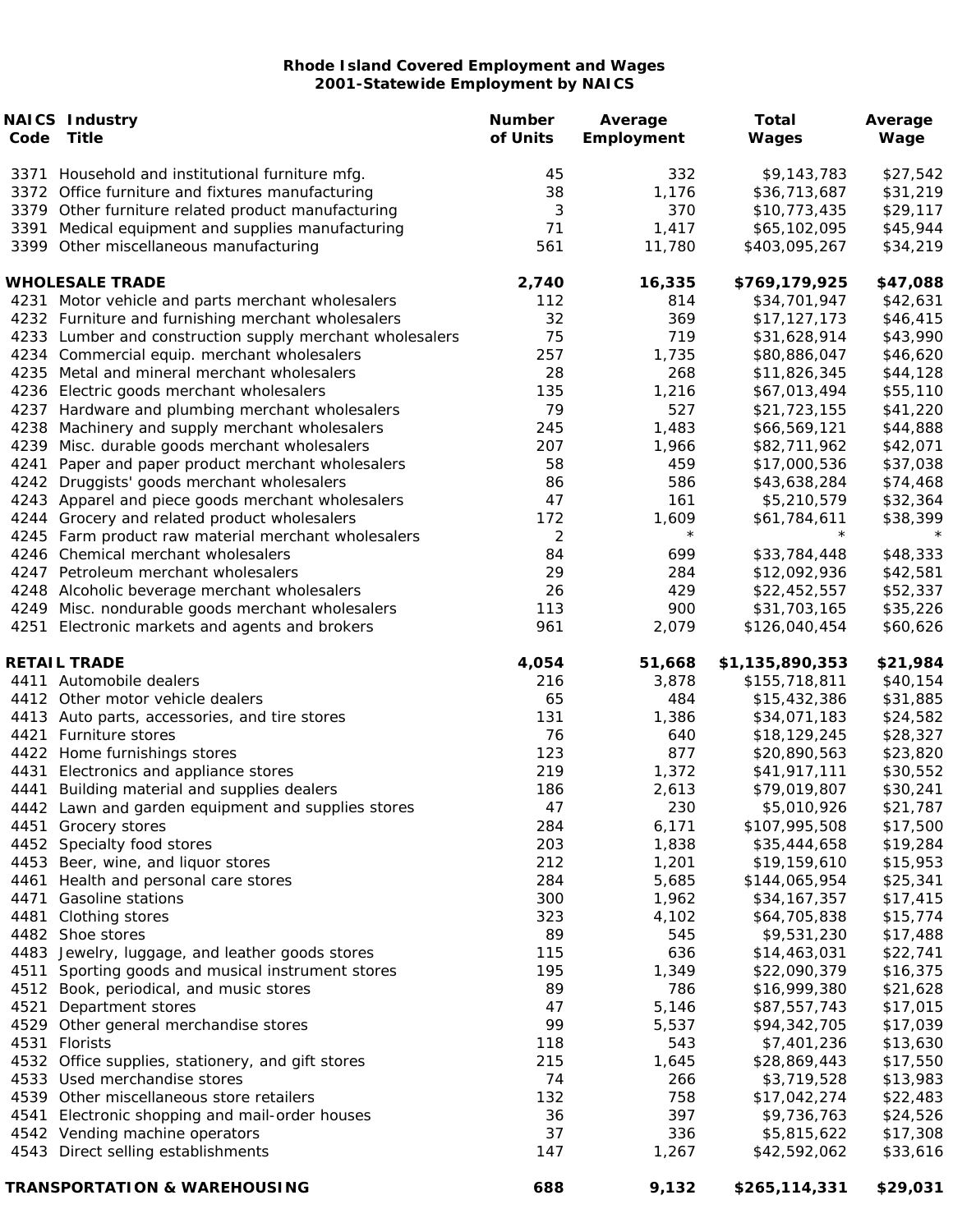|      | <b>NAICS Industry</b><br>Code Title                             | <b>Number</b><br>of Units | Average      | <b>Total</b>          | Average              |
|------|-----------------------------------------------------------------|---------------------------|--------------|-----------------------|----------------------|
|      |                                                                 |                           | Employment   | Wages                 | Wage                 |
| 4811 | Scheduled air transportation                                    | 20                        | 535          | \$17,736,567          | \$33,152             |
|      | 4812 Nonscheduled air transportation                            | 7                         | 18           | \$940,947             | \$52,275             |
|      | 4831 Sea, coastal, and Great Lakes transportation               | 5                         | 41           | \$2,734,287           | \$66,690             |
|      | 4832 Inland water transportation                                | $\overline{2}$            | $\star$      | $^\star$              |                      |
| 4841 | General freight trucking                                        | 156                       | 1,570        | \$60,354,615          | \$38,442             |
|      | 4842 Specialized freight trucking                               | 150                       | 983          | \$28,452,540          | \$28,945             |
|      | 4851 Urban transit systems                                      | 1                         | $\star$      | $^\star$              |                      |
|      | 4852 Interurban and rural bus transportation                    | 3                         | 130          | \$5,500,174           | \$42,309             |
|      | 4853 Taxi and limousine service                                 | 53                        | 180          | \$3,005,410           | \$16,697             |
|      | 4854 School and employee bus transportation                     | 40                        | 1,468        | \$22,348,861          | \$15,224             |
|      | 4855 Charter bus industry                                       | 9                         | 189          | \$5,063,827           | \$26,793             |
|      | 4859 Other ground passenger transportation                      | 3                         | 24           | \$253,694             | \$10,571             |
| 4861 | Pipeline transportation of crude oil                            | 1                         | $\star$      |                       |                      |
|      | 4862 Pipeline transportation of natural gas                     | 1                         | $\star$      |                       | $^\star$             |
|      | 4869 Other pipeline transportation                              | 1                         | $\star$      | $^\star$              | $\star$              |
| 4871 | Scenic and sightseeing transportation, land                     | 5                         | 59           | \$1,047,568           | \$17,755             |
|      | 4872 Scenic and sightseeing transportation, water               | 35                        | 247          | \$5,827,420           | \$23,593             |
| 4881 | Support activities for air transportation                       | 17                        | 139          | \$3,439,461           | \$24,744             |
|      | 4882 Support activities for rail transportation                 | $\mathbf 1$               | $\star$      | $^\star$              |                      |
|      | 4883 Support activities for water transportation                | 21                        | 159          | \$6,309,123           | \$39,680             |
|      | 4884 Support activities for road transportation                 | 46                        | 295          | \$8,240,388           | \$27,934             |
|      | 4885 Freight transportation arrangement                         | 35                        | 215          | \$9,248,955           | \$43,018             |
|      | 4889 Other support activities for transportation                | 9                         | 40           | \$1,038,429           | \$25,961             |
| 4921 | Couriers                                                        | 28                        | 1,608        | \$47,999,831          | \$29,851             |
|      | 4922 Local messengers and local delivery                        | 19                        | 165          | \$4,128,900           | \$25,024             |
|      | 4931 Warehousing and storage                                    | 30                        | 976          | \$28,284,865          | \$28,980             |
|      | <b>INFORMATION</b>                                              | 581                       | 10,907       | \$559,292,303         | \$51,278             |
| 5111 | Newspaper, book, and directory publishers                       | 100                       | 2,547        | \$92,462,764          | \$36,303             |
|      |                                                                 | 141                       | 975          | \$96,967,899          |                      |
| 5121 | 5112 Software publishers<br>Motion picture and video industries | 48                        | 540          | \$9,195,131           | \$99,454             |
|      | 5122 Sound recording industries                                 | 11                        | 25           | \$471,823             | \$17,028             |
|      | 5151 Radio and television broadcasting                          | 25                        | 778          | \$39,045,157          | \$18,873<br>\$50,187 |
|      | 5152 Cable and other subscription programming                   | 3                         | 11           | \$781,117             | \$71,011             |
|      | 5161 Internet publishing and broadcasting                       | $\overline{7}$            | 5            | \$322,017             | \$64,403             |
|      | 5171 Wired telecommunications carriers                          | 58                        | 1,630        |                       | \$58,107             |
|      |                                                                 |                           |              | \$94,714,092          |                      |
|      | 5172 Wireless telecommunications carriers                       | 21                        | 276          | \$17,316,108          | \$62,740             |
|      | 5173 Telecommunications resellers                               | 23                        | 82           | \$3,678,403           | \$44,859             |
|      | 5174 Satellite telecommunications                               | $\overline{c}$            | 3<br>$\star$ | \$101,599<br>$^\star$ | \$33,866             |
|      | 5175 Cable and other program distribution                       | 7                         |              |                       |                      |
|      | 5181 ISPs and web search portals                                | 35                        | 163          | \$18,342,046          | \$112,528            |
|      | 5182 Data processing and related services                       | 59                        | 2,187        | \$131,893,379         | \$60,308             |
|      | 5191 Other information services                                 | 45                        | 588          | \$11,972,178          | \$20,361             |
|      | <b>FINANCE &amp; INSURANCE</b>                                  | 1,480                     | 24,664       | \$1,197,776,164       | \$48,564             |
|      | 5221 Depository credit intermediation                           | 299                       | 9,124        | \$352,030,493         | \$38,583             |
|      | 5222 Nondepository credit intermediation                        | 158                       | 1,586        | \$100,260,262         | \$63,216             |
|      | 5223 Activities related to credit intermediation                | 149                       | 1,015        | \$54,561,347          | \$53,755             |
| 5231 | Securities and commodity contracts brokerage                    | 90                        | 2,112        | \$146,344,708         | \$69,292             |
|      | 5239 Other financial investment activities                      | 128                       | 1,572        | \$107,470,921         | \$68,366             |
| 5241 | Insurance carriers                                              | 158                       | 5,827        | \$287,044,222         | \$49,261             |
|      | 5242 Insurance agencies, brokerages, and related                | 483                       | 3,162        | \$140,299,588         | \$44,371             |
|      | 5251 Insurance and employee benefit funds                       | 6                         | 29           | \$1,543,961           | \$53,240             |
|      | 5259 Other investment pools and funds                           | 9                         | 237          | \$8,220,662           | \$34,686             |
|      | REAL ESTATE, RENTAL & LEASING                                   | 1,001                     | 6,244        | \$187,490,731         | \$30,027             |
|      | 5311 Lessors of real estate                                     | 250                       | 1,060        | \$30,371,290          | \$28,652             |
|      |                                                                 |                           |              |                       |                      |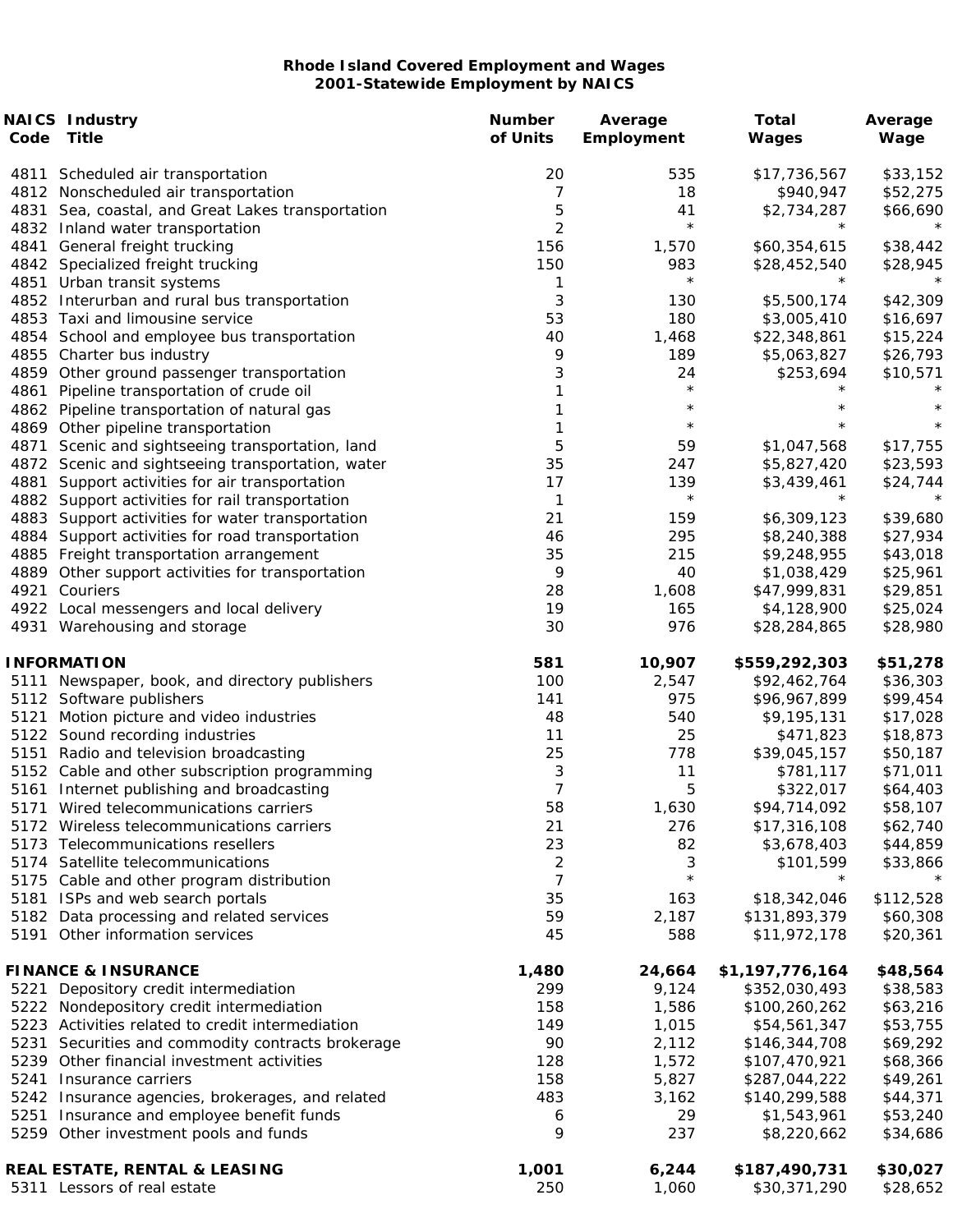|      | <b>NAICS Industry</b>                                                   | <b>Number</b>  | Average    | Total                         | Average              |
|------|-------------------------------------------------------------------------|----------------|------------|-------------------------------|----------------------|
| Code | Title                                                                   | of Units       | Employment | Wages                         | Wage                 |
|      | 5312 Offices of real estate agents and brokers                          | 229            | 904        | \$33,050,808                  | \$36,561             |
|      | 5313 Activities related to real estate                                  | 269            | 2,027      | \$66,861,805                  | \$32,986             |
|      | 5321 Automotive equipment rental and leasing                            | 73             | 889        | \$23,339,935                  | \$26,254             |
|      | 5322 Consumer goods rental                                              | 107            | 901        | \$15,135,655                  | \$16,799             |
|      | 5323 General rental centers                                             | 32             | 301        | \$11,011,432                  | \$36,583             |
|      | 5324 Machinery and equipment rental and leasing                         | 37             | 134        | \$5,290,465                   | \$39,481             |
|      | 5331 Lessors of nonfinancial intangible assets                          | 4              | 28         | \$2,429,341                   | \$86,762             |
|      | PROFESSIONAL, SCIENTIFIC, & TECHNICAL SERVICES                          | 3,482          | 18,978     | \$924,374,707                 | \$48,708             |
|      | 5411 Legal services                                                     | 767            | 3,591      | \$178,066,315                 | \$49,587             |
|      | 5412 Accounting and bookkeeping services                                | 479            | 2,856      | \$106,220,173                 | \$37,192             |
|      | 5413 Architectural and engineering services                             | 459            | 3,227      | \$159,344,231                 | \$49,378             |
|      | 5414 Specialized design services                                        | 151            | 425        | \$18,591,313                  | \$43,744             |
|      | 5415 Computer systems design and related services                       | 624            | 3,448      | \$230,415,219                 | \$66,826             |
|      | 5416 Management and technical consulting services                       | 484            | 2,054      | \$104,849,757                 | \$51,047             |
|      | 5417 Scientific research and development services                       | 92             | 777        | \$38,615,450                  | \$49,698             |
|      | 5418 Advertising and related services                                   | 216            | 1,014      | \$46,968,688                  | \$46,320             |
|      | 5419 Other professional and technical services                          | 213            | 1,588      | \$41,254,319                  | \$25,979             |
|      | <b>MANAGEMENT OF COMPANIES</b>                                          | 112            | 6,523      | \$407,291,908                 | \$62,439             |
|      | 5511 Management of companies and enterprises                            | 112            | 6,523      | \$407,291,908                 | \$62,439             |
|      | <b>ADMINISTRATIVE &amp; SUPPORT &amp; WASTE MGMT SERVICES</b>           | 1,960          | 24,386     | \$537,294,237                 | \$22,033             |
|      | 5611 Office administrative services                                     | 79             | 1,056      | \$52,095,995                  | \$49,333             |
|      | 5612 Facilities support services                                        | 14             | 254        | \$7,257,956                   | \$28,575             |
|      | 5613 Employment services                                                | 323            | 9,770      | \$183,679,584                 | \$18,800             |
|      | 5614 Business support services                                          | 125            | 1,631      | \$38,374,609                  | \$23,528             |
|      | 5615 Travel arrangement and reservation services                        | 138            | 1,938      | \$52,388,889                  | \$27,032             |
|      | 5616 Investigation and security services                                | 128            | 2,262      | \$41,575,153                  | \$18,380             |
|      | 5617 Services to buildings and dwellings                                | 908            | 5,444      | \$98,720,222                  | \$18,134             |
|      | 5619 Other support services                                             | 121            | 813        | \$14,995,556                  | \$18,445             |
|      | 5621 Waste collection                                                   | 49             | 657        | \$25,378,781                  | \$38,628             |
|      | 5622 Waste treatment and disposal                                       | 12             | 260        | \$12,498,284                  | \$48,070             |
|      | 5629 Remediation and other waste services                               | 63             | 301        | \$10,329,208                  | \$34,316             |
|      | <b>EDUCATIONAL SERVICES</b>                                             | 368            | 15,136     | \$522,594,403                 | \$34,527             |
|      |                                                                         | 91             | 3,656      | \$91,307,936                  | \$24,975             |
|      | 6111 Elementary and secondary schools                                   | $\overline{c}$ | $\star$    | $^\star$                      |                      |
|      | 6112 Junior colleges                                                    | 13             |            |                               |                      |
|      | 6113 Colleges and universities                                          | 52             | 9,376      | \$374,100,989<br>\$17,697,819 | \$39,900             |
| 6114 | Business, computer and management training                              | 27             | 548<br>192 |                               | \$32,295<br>\$20,742 |
|      | 6115 Technical and trade schools                                        |                |            | \$3,982,437<br>\$11,472,225   |                      |
|      | 6116 Other schools and instruction<br>6117 Educational support services | 143<br>41      | 682<br>249 | \$9,577,393                   | \$16,821<br>\$38,463 |
|      |                                                                         |                |            |                               |                      |
|      | HEALTH CARE & SOCIAL ASSISTANCE                                         | 2,709          | 66,416     | \$2,052,473,433               | \$30,903             |
|      | 6211 Offices of physicians                                              | 807            | 7,316      | \$414,837,704                 | \$56,703             |
|      | 6212 Offices of dentists                                                | 406            | 2,731      | \$93,553,321                  | \$34,256             |
|      | 6213 Offices of other health practitioners                              | 342            | 1,648      | \$48,564,203                  | \$29,469             |
|      | 6214 Outpatient care centers                                            | 81             | 2,494      | \$73,779,159                  | \$29,583             |
|      | 6215 Medical and diagnostic laboratories                                | 40             | 879        | \$45,730,395                  | \$52,025             |
|      | 6216 Home health care services                                          | 69             | 2,929      | \$63,217,722                  | \$21,583             |
| 6219 | Other ambulatory health care services                                   | 37             | 845        | \$20,846,518                  | \$24,670             |
| 6221 | General medical and surgical hospitals                                  | 11             | 16,546     | \$581,308,409                 | \$35,133             |
|      | 6222 Psychiatric and substance abuse hospitals                          | 3              | 1,405      | \$45,110,699                  | \$32,107             |
|      | 6223 Other hospitals                                                    | 6              | 3,520      | \$125,610,767                 | \$35,685             |
| 6231 | Nursing care facilities                                                 | 104            | 10,233     | \$240,760,725                 | \$23,528             |
|      | 6232 Residential mental health facilities                               | 210            | 3,486      | \$72,804,863                  | \$20,885             |